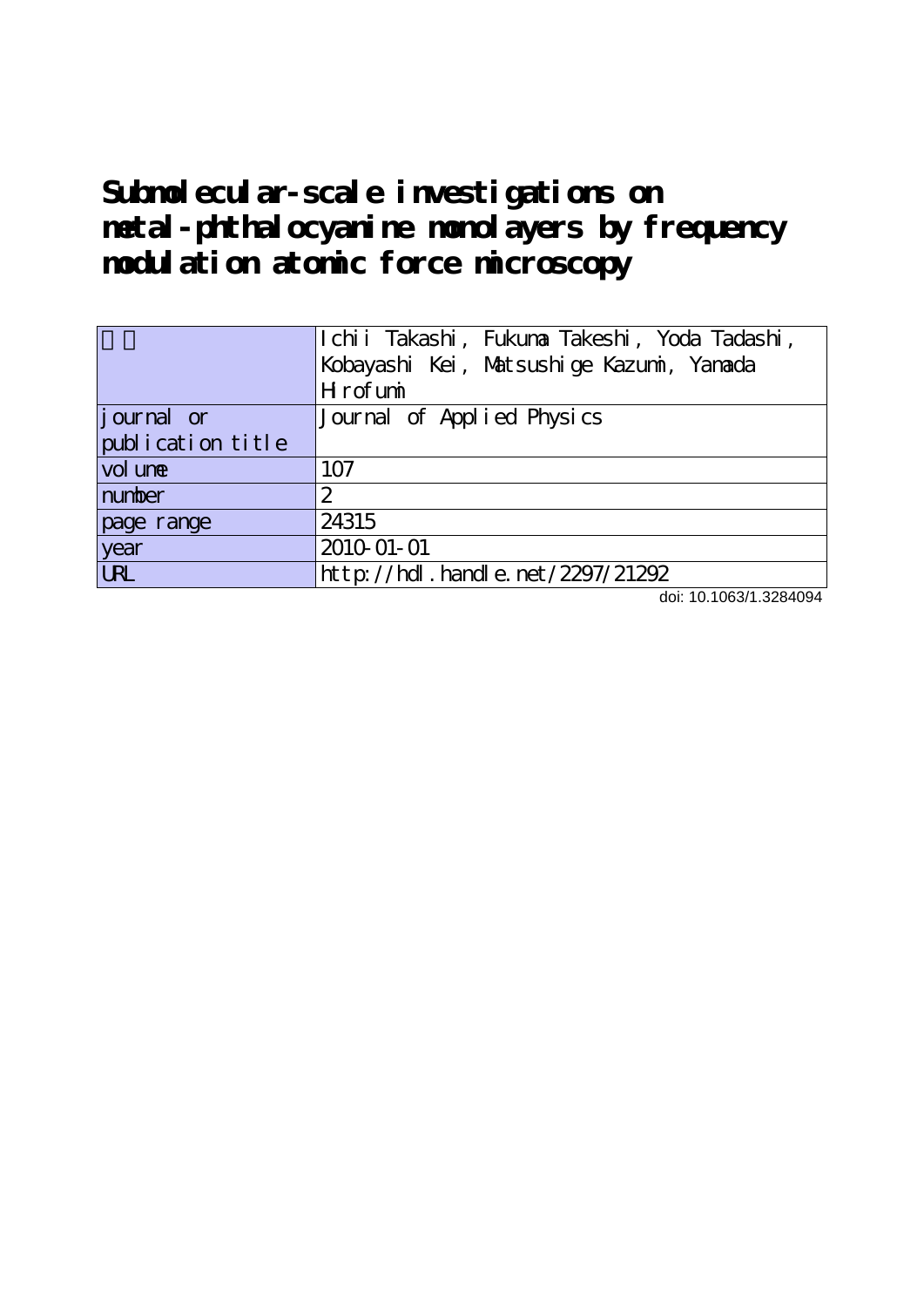# **[Submolecular-scale Investigations on metal-phthalocyanine monolayers by](http://dx.doi.org/10.1063/1.3284094) [frequency modulation atomic force microscopy](http://dx.doi.org/10.1063/1.3284094)**

Takashi Ichii,<sup>1,a)</sup> Takeshi Fukuma,<sup>1,b)</sup> Tadashi Yoda,<sup>1</sup> Kei Kobayashi,<sup>2</sup> Kazumi Matsushige,<sup>1</sup> and Hirofumi Yamada<sup>1,c)</sup>

1 *Department of Electronic and Engineering, Kyoto University, Katsura, Nishikyo, Kyoto 615-8510, Japan* 2 *Innovative Collaboration Center, Kyoto University, Katsura, Nishikyo, Kyoto 615-8520, Japan*

(Received 5 August 2009; accepted 4 December 2009; published online 29 January 2010)

Copper-phthalocyanine (CuPc) monolayers and cobalt-phthalocyanine monolayers deposited on Au(111) surfaces were investigated by frequency modulation atomic force microscopy (FM-AFM). Submolecular-resolution topographic images were successfully obtained for both samples. Despite the similar molecular geometry of the two molecules, they showed clearly different contrasts in the topographic images. The origin of the contrast is discussed in terms of the relationship of the molecular orbitals and the chemical interaction between the tip and the molecules. In addition, a molecular-resolution surface potential (SP) image was obtained on CuPc monolayers using Kelvin probe force microscopy (KFM) utilizing FM-AFM. The molecular-scale SP contrast was explained by the electric dipole moment at the organic/metal interface. This result suggested the possibility of the detection of the single molecular dipole moment by KFM. © *2010 American Institute of Physics*. [doi[:10.1063/1.3284094](http://dx.doi.org/10.1063/1.3284094)]

#### **I. INTRODUCTION**

Electronic devices using organic semiconductors, such as field effect transistors, electroluminescence devices, and solar cells, have been studied by many research groups because they have numerous attractive advantages such as easy fabrication and mechanical flexibility. The performance of organic devices is determined not only by the molecular species but also by the molecular arrangement and the electronic states of the molecules close to the electrodes. $1,2$  $1,2$  Therefore, studies on the structures and electrical properties of organic monolayers formed on metal substrates will give us important information to improve the performance of organic electronic devices.

Frequency modulation atomic force microscopy (FM-AFM), which is also known as noncontact atomic force microscopy, has been developed to investigate various surface structures at the true-atomic resolution, such as semiconductors, metals, and even insulators. $3$  It has been also applied to molecular-resolution imaging of organic molecules. The imaging mechanisms of FM-AFM have also been studied from the experimental and theoretical points of view. Several reports suggested that the short-range chemical interactions between a tip front atom and a sample atom is a major origin of atomic-scale contrast.<sup>3,[4](#page-5-3)</sup> However, these discussions on imaging mechanisms have been mainly focused on inorganic materials and there are few reports on organic materials.<sup>5[,6](#page-5-5)</sup>

FM-AFM also allows visualization of the distributions of various material properties by detecting diverse tip-tosample interactions, such as chemical and electrostatic forces. In particular, Kelvin probe force microscopy (KFM)

b)Present address: Frontier Science Organization, Kanazawa University, Kakuma-cho, Kanazawa, 920-1192, Japan.

utilizing FM-AFM is an outstanding method for investigating surface potential (SP) distribution.<sup>7</sup> The SP of organic thin films reflects dipole moments of the molecules and those on interfaces between the molecules and substrates, $\frac{1}{1}$  which is important information for developing organic electronic devices.

In this study, we investigated metal-phthalocyanine (MPc) monolayers formed on Au(111) surfaces using FM-AFM and KFM. MPcs are well known as typical molecules with  $\pi$ -conjugated systems and they have been applied to organic devices. $8-10$  The structure of MPc is shown schematically in Fig. [1.](#page-1-0) MPc consists of four iminoisoindoline units with a metal ion in the center of the molecule. It has a widely delocalized  $\pi$ -electron orbital sticking out of the molecular plane, which can be modified by changing the central metal ion. We chose copper-phthalocyanine (CuPc) and cobaltphthalocyanine (CoPc) among various MPcs because they have completely planar structures. Topography of the CuPc and CoPc monolayers was investigated by FM-AFM and

<span id="page-1-0"></span>

FIG. 1. Molecular structure of MPc.

0021-8979/2010/107(2)/024315/5/\$30.00

**107**, 024315-1 © 2010 American Institute of Physics

a)Present address: Department of Materials Science and Engineering, Kyoto University, Yoshida-Honmachi, Sakyo, Kyoto 606-8501, Japan.

c)Electronic mail: h-yamada@kuee.kyoto-u.ac.jp.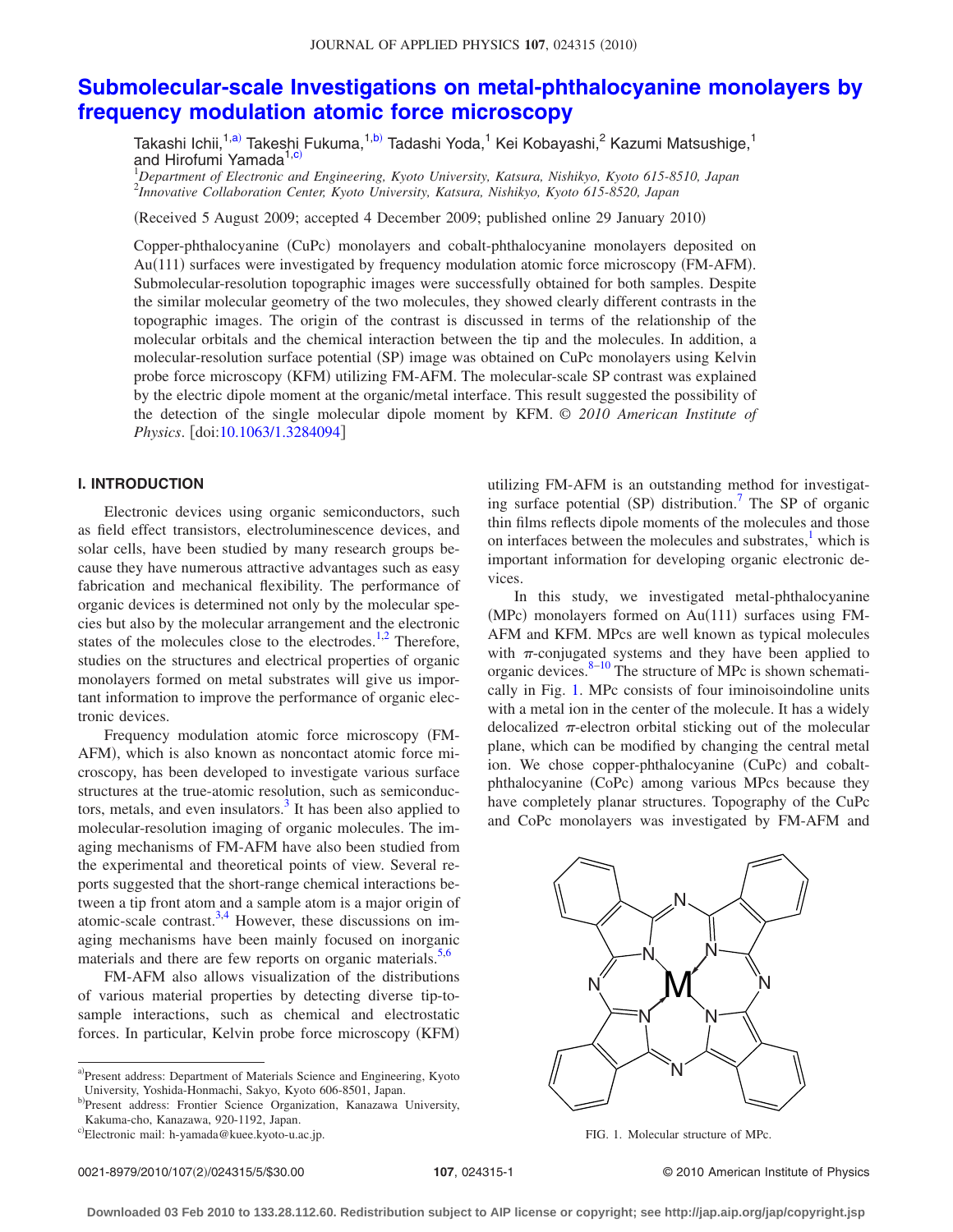their submolecular-scale contrasts were compared in order to elucidate the formation mechanism of submolecular-scale contrasts in FM-AFM. SP distribution of a CuPc monolayer on the Au $(111)$  surface was also investigated by KFM and the possibility of detecting single molecular dipole moment was examined.

## **II. EXPERIMENTAL DETAILS**

All the experiments were performed in an ultrahigh vacuum (UHV) environment. FM-AFM images were obtained with the constant-amplitude mode. A commercially available UHV-AFM instrument (JEOL: JSPM-4500) was used with some modifications. The original FM demodulator was replaced with a home-built FM detector.<sup>11</sup> All the images in this report were obtained by constant frequency shift ( $\Delta f$ ) mode. Highly doped Si cantilevers (Nanoworld: NCH) were used. The typical spring constant and resonance frequency of the cantilevers were 40 N m<sup>-1</sup> and 300 kHz, respectively. The typical measured Q-factor of the cantilevers in UHV was 30 000. The estimated cantilever vibration amplitude was about 10  $nm_{p-p}$ . SP measurements were made by KFM using the FM detection method. $'$  A modulation bias voltage (600 Hz, 10  $V_{p-p}$ ) was applied to the sample.

CuPc powder (Tokyo Kasei Kogyo. Co., Ltd) was purified by sublimation before use. CoPc powder that was already purified by sublimation was bought from Tri Chemical Laboratories Inc. The  $Au(111)$  surfaces were prepared by evaporating gold onto freshly cleaved mica substrates at a substrate temperature of 430  $^{\circ}$ C in a vacuum (about 1.0  $\times 10^{-7}$  Torr). The thickness of the gold films was about 250 nm. The Au substrates were transferred to the UHV chamber via atmosphere and heated at 200 °C for 1 h to eliminate impurities. Then, they were cooled down to room temperature. CuPc and CoPc molecules were deposited from a Knudsen at about 6–7 layers/h and 2–3 layers/h, respectively. After deposition, they were transferred from the deposition chamber to the AFM sample stage without being exposed to the air.

#### **III. RESULTS AND DISCUSSION**

### **A. Submolecular-scale topographic imaging**

Figure  $2(a)$  $2(a)$  shows a submolecular-resolution topographic image of a CuPc monolayer on the  $Au(111)$  surface. The CuPc molecules formed square-lattice structures with a lattice constant of approximately 1.3 nm and each of them was imaged like a four-leaf clover, which corresponds to the molecular structure shown in Fig. [1.](#page-1-0) An outline of a molecule is drawn in Fig.  $2(a)$  $2(a)$ . The central part of the CuPc molecules was imaged as an apparent hole. The height difference between the holes and the Pc rings was about 40–60 pm. The four iminoisoindoline units around the hole had the same height, which indicate the CuPc molecules were lying flat on the Au(111) surface. Previously, FM-AFM images of CuPc monolayers on  $MoS<sub>2</sub>$  surfaces with submolecular-scale contrasts were reported, where the CuPc molecules were slightly inclined to the substrate surface plane.<sup>12</sup> This structural difference should be caused by the difference in the interaction of CuPc-Au(111) and that of CuPc-MoS<sub>2</sub>.

<span id="page-2-0"></span>

FIG. 2. (Color online) Topographic images of CuPc monolayers on Au(111) surfaces obtained by FM-AFM. (a)  $6 \times 6$  nm<sup>2</sup>,  $\Delta f = -450$  Hz. (b) 7 ×7 nm<sup>2</sup>,  $\Delta f$  =−134 Hz. (c) An illustration of molecular arrangements in  $(a)$ .

Figure  $2(b)$  $2(b)$  shows another submolecular-resolution topographic image of a CuPc monolayer on an Au(111) surface. This image was taken on a different film and using a different tip. An outline of a molecule is drawn in Fig.  $2(b)$  $2(b)$ . The central part of the CuPc molecules was again imaged as a hole. The height difference between the hole and the Pc ring was about 30–40 pm in this case, which was almost the same as that measured in Fig.  $2(a)$  $2(a)$ . The depression in the center of the molecules was also observed on the multilayer film of CuPc on the  $Au(111)$  surfaces (constant height mode) and CuPc monolayers on MoS<sub>2</sub>(0001) surfaces (constant  $\Delta f$ mode).<sup>[12](#page-5-10)[,13](#page-5-11)</sup> The height difference between the holes and the Pc rings in CuPc monolayers deposited on  $MoS<sub>2</sub>$  surfaces was reported as 50–60 pm. Considering these experimental results, it can be concluded that the central part of CuPc molecules is imaged as a hole with a depth of a few tens of picometers independent of the substrate species and the tip conditions.

It should be noted that stripes originating from the height variation of the CuPc molecules were found in Fig.  $2(a)$  $2(a)$ . Figure  $2(c)$  $2(c)$  shows an illustration of the molecular arrangements in the film in Fig.  $2(a)$  $2(a)$ . The stripe width was about 3 nm and they were rotated from the direction of CuPc molecular rows by about 30°. The width was nearly equal to that of the reconstructed structures of Au(111)—22 $\times \sqrt{3}$ structures. $^{14}$  Thus, these stripes could be caused by the underlying reconstructed structures of the Au(111) substrate. This result agreed well with the previous study on CuPc monolayers on Au(111) surfaces using scanning tunneling microscopy (STM).<sup>[15](#page-5-13)</sup>

Figure [3](#page-3-0) shows topographic images of a CoPc monolayer on an Au(111) surface. Figure  $3(a)$  $3(a)$  shows a large-scale topographic image. Many domain boundaries were clearly observed as dark lines, and many of them bent with an angle of about 60 $\degree$ . Figure  $3(b)$  $3(b)$  shows a molecularly resolved topographic image obtained from a part of Fig.  $3(a)$  $3(a)$ . The CoPc molecules formed quasihexagonally packed structures,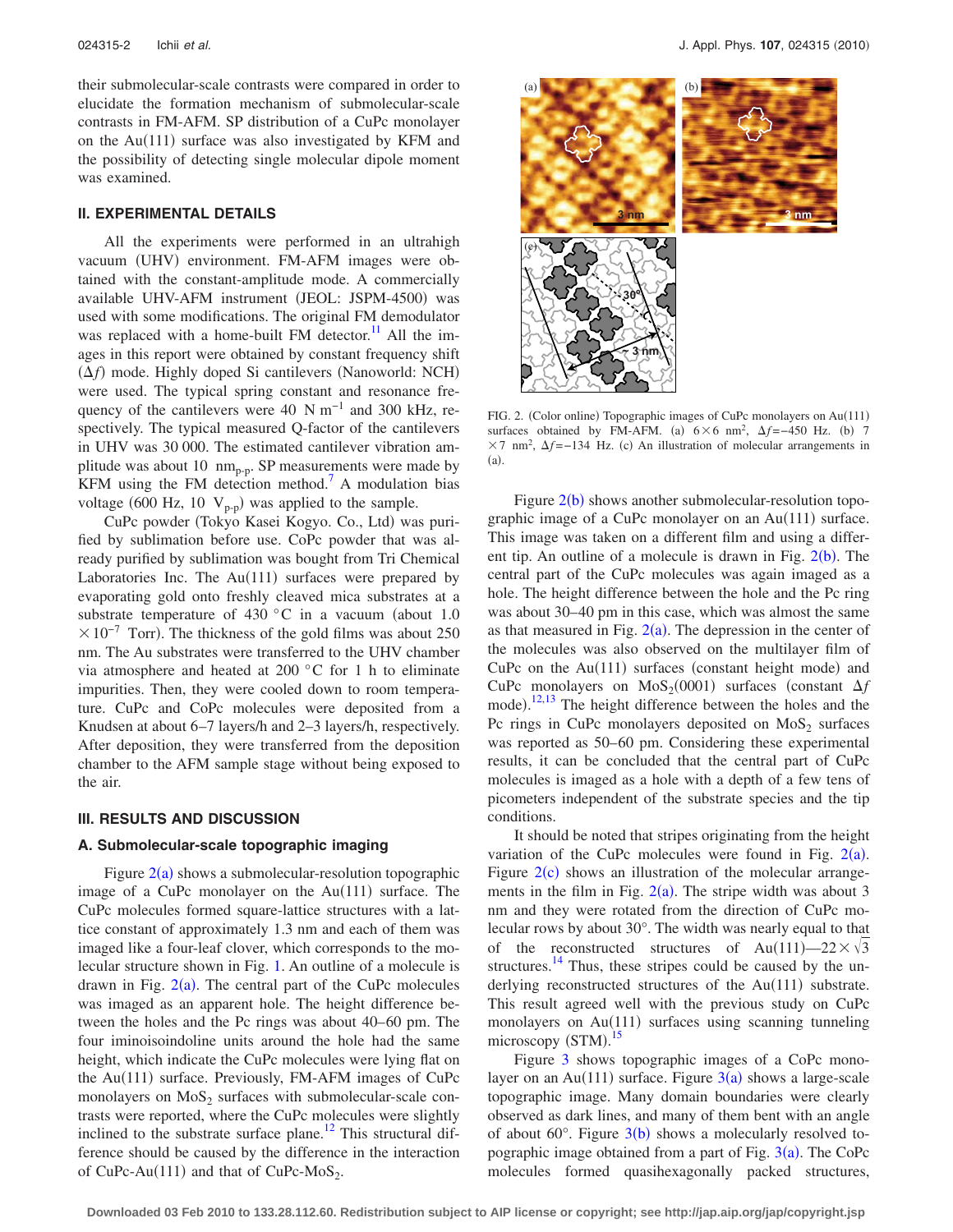<span id="page-3-0"></span>

FIG. 3. (Color online) Topographic images of a CoPc monolayer on a Au(111) surface obtained by FM-AFM. (a)  $300 \times 180$  nm<sup>2</sup>,  $\Delta f = -15$  Hz. (b)  $8 \times 8$  nm<sup>2</sup>,  $\Delta f = -380$  Hz.

which are clearly different from the molecular arrangements observed on the CuPc monolayers in this study. The domain boundaries shown in Fig.  $3(a)$  $3(a)$  should reflect the quasihexagonally packed structures. Submolecular resolution was not achieved in these regions while it was achieved on the square lattice of the CoPc monolayers as described below. Considering these results, it was speculated that the CoPc molecules in the quasihexagonal lattice were considerably inclined from the substrate.

Figure  $4(a)$  $4(a)$  shows a large-scale topographic image of a CoPc monolayer obtained on a different area from Fig.  $3(a)$  $3(a)$ . In this area, some domain boundaries bent at an angle of about 90 $^{\circ}$  as observed in the dotted white circle. Figure  $4(b)$  $4(b)$ shows a submolecular-resolution image of the CoPc monolayer obtained in this area. An outline of a molecule is drawn in Fig. [4](#page-3-1)(b). Individual CoPc molecules with a four-leaf clover structure were clearly seen. Here, the CoPc molecules were almost lying flat on the substrate and formed squarelattice structures like the CuPc molecules in Fig. [2.](#page-2-0) The domain boundaries bent at about  $90^\circ$  in Fig.  $4(a)$  $4(a)$  reflected these square-lattice structures. The central part of the CoPc molecules was not imaged as a hole unlike the CuPc molecules. Figure  $4(c)$  $4(c)$  shows a submolecular-resolution topographic image obtained from another region of the CoPc monolayer. This image also showed the clear four-leaf clover structures without holes in the center of the molecules.

<span id="page-3-1"></span>

FIG. 4. (Color online) Topographic images of a CoPc monolayer on an Au(111) surface obtained by FM-AFM. (a)  $300 \times 210$  nm<sup>2</sup>,  $\Delta f = -20$  Hz. (b)  $7 \times 7$  nm<sup>2</sup>,  $\Delta f = -260$  Hz. (c)  $4 \times 4$  nm<sup>2</sup>,  $\Delta f = -320$  Hz.

<span id="page-3-2"></span>

FIG. 5. (Color online) Two-dimensional maps of the total electron density distributions, the electron density distributions of the HOMO, and those of the LUMO at the surface located 0.25 nm above the molecular planes of CuPc and CoPc molecules, calculated based on the density functional theory.

Since CuPc and CoPc molecules have completely planar structures and their central metal ions have almost the same ionic radii (57 pm for  $Cu^{2+}$  and 58 pm for  $Co^{2+}$ ), <sup>[16](#page-5-14)</sup> the difference in the submolecular-scale contrast between CuPc and CoPc cannot be explained by their difference in molecular geometry. In the STM images of the same molecules on the Au(111) surfaces, the center of CuPc molecules was imaged as a hole while that of CoPc molecules was imaged as a protrusion.<sup>17,[18](#page-5-16)</sup> The formation mechanism of the STM contrasts were explained by the spatial distributions of the molecular orbitals, where d-orbitals of the Co atom contribute to the highest occupied molecular orbital (HOMO) and the lowest unoccupied molecular orbital (LUMO) while those in the Cu atom in CuPc do not.

We also calculated the spatial distribution of the electron density and the molecular orbitals of CuPc and CoPc molecules based on the density functional theory using MATERI-ALS STUDIO (Accelrys) with DMOL3 package. Figure [5](#page-3-2) shows two-dimensional maps of the total electron density distributions, electron density distributions of the HOMO, and those of LUMO at the surface located 0.25 nm above the molecular planes of CuPc and CoPc molecules. Since the difference in the total electron density between CuPc and CoPc was not found, we consider that it does not contribute to the submolecular-scale FM-AFM contrasts. On the other hand, there are clear differences in the electron density of the HOMO and LUMO, especially in those of the LUMO, in which the electron density is higher at the location of Co atom than the surrounding iminoisoindoline units while it is not in the case of CuPc molecule. The distributions of these molecular orbitals correspond well with the obtained FM-AFM contrasts. Therefore we conclude that the electron distributions at the HOMO and LUMO levels are playing important roles in the submolecular-scale contrasts in the FM-AFM imaging on organic materials.

It has been theoretically pointed out that hybridization of the electron orbitals between a tip front atom and a surface atom plays an important role in formation of the atomic-scale FM-AFM contrasts on Si(111) surface imaged by a Si tip.<sup>19</sup> In addition, Tagami *et al.* performed theoretical calculation of interaction between a  $C_{60}$  molecule tip and a Si $(001)$  surface. They reported that the interaction between the dangling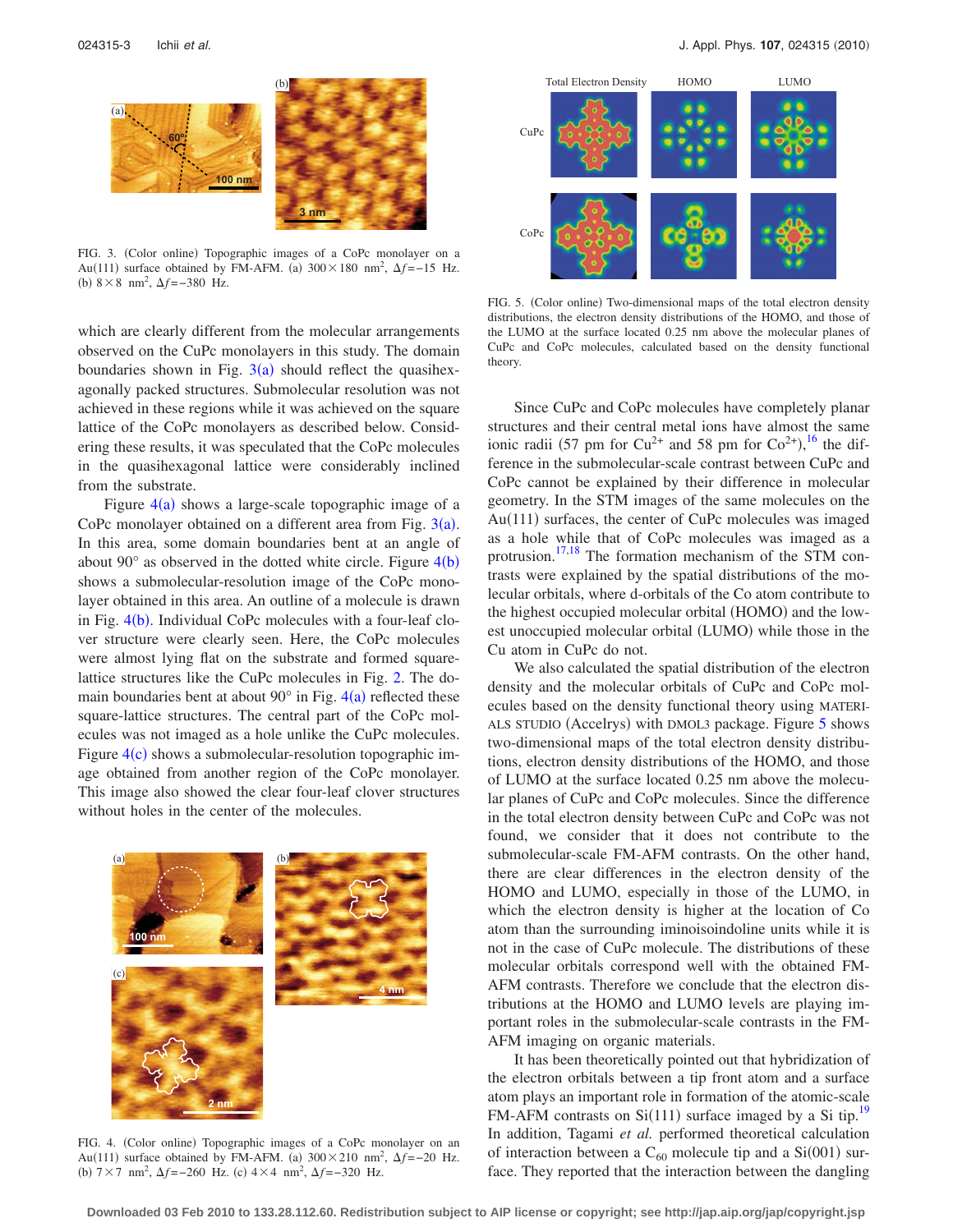<span id="page-4-0"></span>

FIG. 6. (Color online) FM-AFM images of a CuPc monolayer on an Au(111) surface,  $12 \times 12$  nm<sup>2</sup>,  $\Delta f = -170$  Hz. (a) Topographic image. (b) SP image. (c) Fluctuation-corrected SP image. (d) A cross-sectional profile measured along the A-B line indicated in (b). (e) A model to explain the molecular-scale SP contrast.

bond states of the Si surface and the HOMO and LUMO of the  $C_{60}$  mainly contribute to the short-range force.<sup>20</sup> These theoretical studies support our conclusion.

#### **B. Molecular-scale surface potential contrast**

Figure  $6(a)$  $6(a)$  shows a topographic image of a CuPc monolayer on the Au(111) surface. Although submolecular resolution was not achieved in this case, a molecularly resolved image was successfully obtained and square lattices with a period of approximately 1.3 nm were recognized. Figure  $6(b)$  $6(b)$ shows an SP image obtained simultaneously with Fig.  $6(a)$  $6(a)$ using KFM. There were several horizontal stripes due to some abrupt SP shift. These changes must be because of the abrupt SP shift of the tip, which accompanied some changes in the tip structure. Figure  $6(c)$  $6(c)$  shows the SP image after correction of the SP fluctuation in Fig.  $6(b)$  $6(b)$ . This image clearly showed the molecular-scale SP contrast. The SP difference between the CuPc molecules and the intermolecular region was approximately 30 mV, as shown in Fig.  $6(d)$  $6(d)$ , which shows a cross-sectional profile measured along the A-B line indicated in Fig.  $6(b)$  $6(b)$ . This result can be explained by the electric dipole moment on the interface between the CuPc molecules and the Au substrate as illustrated schematically in Fig.  $6(e)$  $6(e)$ . It is unclear whether the measured SP variation is quantitative or not, because the electrostatic potential can be averaged owing to the relatively large tip radius  $(\simeq 10 \text{ nm})$  compared with the size of CuPc

molecules.<sup>21[,22](#page-5-20)</sup> However, it can be concluded that the SP of the CuPc molecules was qualitatively higher than that of the Au(111) substrate.

The molecular-scale SP contrast can be discussed in terms of the previous macroscopic studies. Komolov *et al.* reported *in situ* work function measurement on CuPc films deposited on Au substrates by total current electron spectroscopy using a low-energy electron beam, and showed that the work function of the CuPc films was decreased from 5.1 to  $4.5\pm0.1$  eV as the thickness of the films was increased.<sup>23</sup> Peisert *et al.*<sup>[24,](#page-5-22)[25](#page-5-23)</sup> also reported the negative vacuum level shifts on CuPc thin films on Au substrates using ultraviolet photoelectron spectroscopy. These studies strongly suggest the existence of a dipole moment from the Au substrates to the CuPc molecules, and the present SP measurements agreed well with their results. The origin of the interfacial dipole moment between molecules and metals has been suggested as follows; charge transfer (cation/anion formation), concentration of electrons in the molecule, rearrangement of the electron cloud at the metal surface, strong chemical interaction between the molecules and the metal, existence of interface state, and permanent dipole of molecules.<sup>1</sup> Peisert *et al.* also performed x-ray photoelectron spectroscopy on the CuPc-Au systems and showed that no chemical interaction occurred on the interfaces and that no CuPc molecules were cationized. $25$  Their result suggests that the CuPc molecules were physically adsorbed on the Au surfaces. It was considered that the present FM-AFM studies support this discussion. In the case of chemical-adsorption systems  $[e.g.,$  al-kanethiols on Au(111)],<sup>[26](#page-5-24)</sup> the reconstructed structures of Au(111) surfaces disappeared. On the other hand, as shown in Fig.  $2(a)$  $2(a)$ , it was recognized even on the CuPc monolayer, which indicated that the interaction between CuPc and Au was relatively weak (no chemical interaction). In addition, CuPc is a nonpolar molecule. Considering these discussions, the origins of the interfacial dipole moment can be suggested as the concentration of electrons in the molecules and/or rearrangement of the electron cloud at the Au surface. Both the origins lead to the positive SP shift (the negative vacuum level shift). The present results agreed well with previous macroscopic studies and suggested that KFM can be used for detecting a single molecular dipole moment on organic/metal interfaces.

# **IV. CONCLUSION**

We investigated CuPc monolayers and CoPc monolayers on the Au(111) surfaces by FM-AFM. The CuPc molecules formed square-lattice structures and the CoPc molecules formed square-lattice structures and quasihexagonally packed structures. The submolecular-resolution topographic imaging was achieved on the square-lattice regions of both the monolayers, where the individual molecules were imaged like a four-leaf clover. The center of the CuPc molecules and CoPc molecules were imaged as a hole and a flat, respectively, while they have almost similar geometry. Their total electron density and molecular orbitals were calculated and the spatial distributions of HOMO and LUMO corresponded well with the obtained FM-AFM contrast. The present study